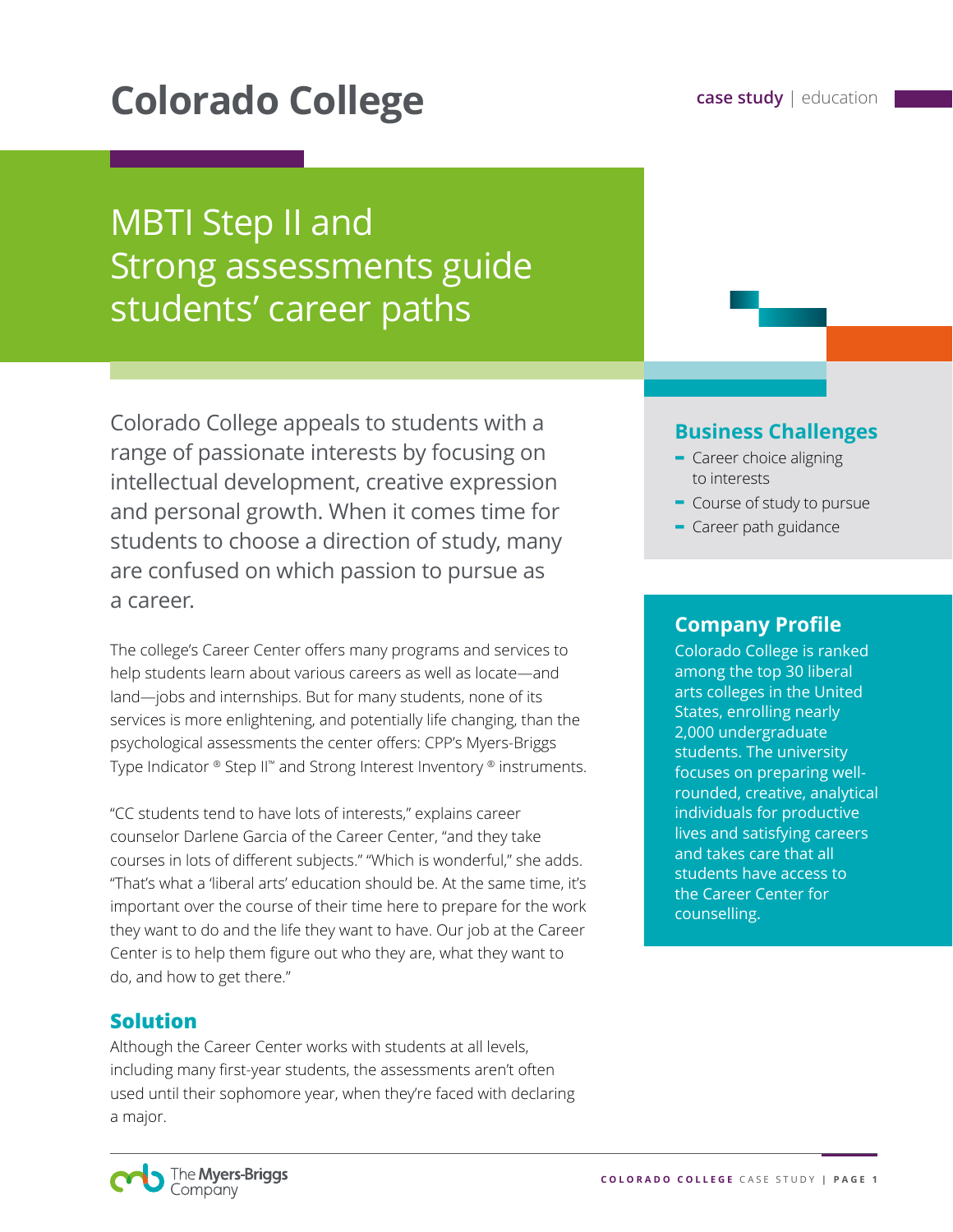### **Colorado College**

"There's already too much pressure on today's students to decide what they want to do," she says. "Pushing them into career and life decisions too early just doesn't make sense." For example, she deals with many pre-med students "loaded with angst," as she puts it. "All their life they've planned on becoming a doctor. When they find they're not strong in the sciences, or they simply don't like the premed course of study, it's like they've fallen off a cliff."

Every year, the Career Center experiences a rush of students seeking guidance just before Thanksgiving or the winter holidays and sometimes after. "That's when they have to go home and tell their family they've changed their plans, they're interested in new things, they don't know what they want," says Garcia. "Many are confused, and many have to deal with their parents' disappointment—or the fear of it."

For these students and many others, assessments help open their eyes to why they're not happy. They come out with a new understanding of themselves and a new sense of direction. "When you understand why you don't want to go in a certain direction, it can turn a negative into a positive," Garcia says. "Instead of feeling you've lost your way, you realize you've found it."

Garcia has extensive experience with assessments and clear convictions about how to use them. When she started on her master's degree in counseling, as she tells it, "I was not really a 'testing' type. I had taken a test when I was in high school, and the results indicated I was well suited for a career as a funeral director. So I dutifully took a college course in that area, and it was a horrible experience. But then I learned about MBTI assessments in a counseling class and started using them during an internship," she recalls. "I saw how effective they are, especially with college students."

At the same time, she believes strongly that "without proper interpretation, tests can be more damaging than helpful because people tend to take them only at face value." She continues, "Knowing what type you are, according to the MBTI tool or any other assessment, is the beginning of the process, not the end. Many careers draw on the same set of interests and personal strengths."

#### **Solution**

- **-** Myers-Briggs Step II assessment and Strong Interest Inventory used with students
- **-** Career counsellors provide interpretation, direction and an open forum for discussion about results and how they came about
- **-** Results with MBTI tool verified before moving on to the Strong Interest Inventory helps students consider options in a new light

In college-age people, the MBTI Step II and Strong assessments can bring about a twoyear jump in maturity and confidence in two weeks. I see it all the time.

**Darlene Garcia,** Career Counselor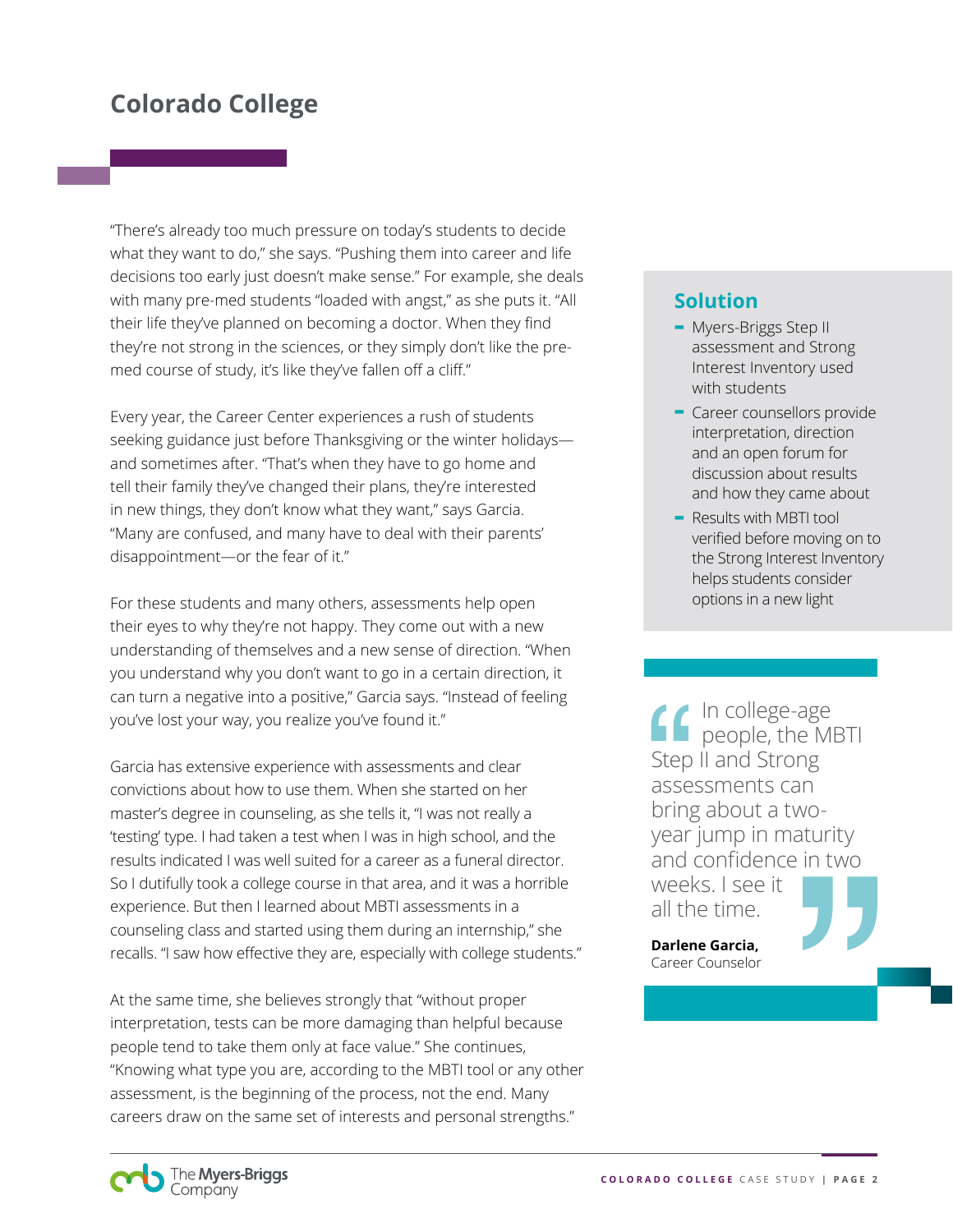## **Colorado College**

So, while assessments are vitally important to her work at the Career Center, Garcia is very careful about when and how she uses them. "I take care to introduce students to the idea of assessments before administering them," she says. "And I always explain the theory before I present the results."

In fact, she uses the MBTI Step II and Strong Interest Inventory instruments in CPP's combined college edition because she found the MBTI tool alone did not resonate with CC students. "The results weren't clear enough," she says, "and the students tended to challenge them." With its more nuanced, textured picture of type and behavior, which takes into account how each person expresses his or her type in a unique way, the Step II assessment enables CC students to integrate their results in their view of themselves, says Garcia. "It allows me to challenge them to think about why they are the way they are, and they become truly engaged in the whole process."

She uses handouts—including one that explains the scales used in the assessment and one that shows the 16 MBTI types in relation to each other ("Our students are very contextual")—and detailed four-page descriptions of each type. "When we go over their results, I have them read the description of their type from the Step II instrument while they're here in my office," she explains. "Then I ask them, 'Does this sound like you?' I want to be sure they're OK with the Step II results before going on to discuss the Strong, because that opens them up to consider their career interests and options in a whole new light."

On the basis of the Step II and Strong results, students are prepared to consider the real-world aspects of career planning: Can I get work doing what I want to do? If not, how else can I use my strengths and "follow my bliss" and make a career? In any case, how do I get from here to there?

#### **Results**

The Myers-Briggs Company

Across the wide spectrum of students Garcia sees at the Colorado College Career Center, the MBTI Step II and Strong assessments promote a wide spectrum of outcomes. For those pre-meds and

#### **Results**

- **-** Assessments help students better understand their personality, strengths, interests and motivations
- **-** Career counsellors help students chart a study and career path aligned to their interests and values
- **-** Assessment results allow students and counsellors to explore paths that at first, might be contrary to family and friend's assumptions but ultimately are more fulfilling to the student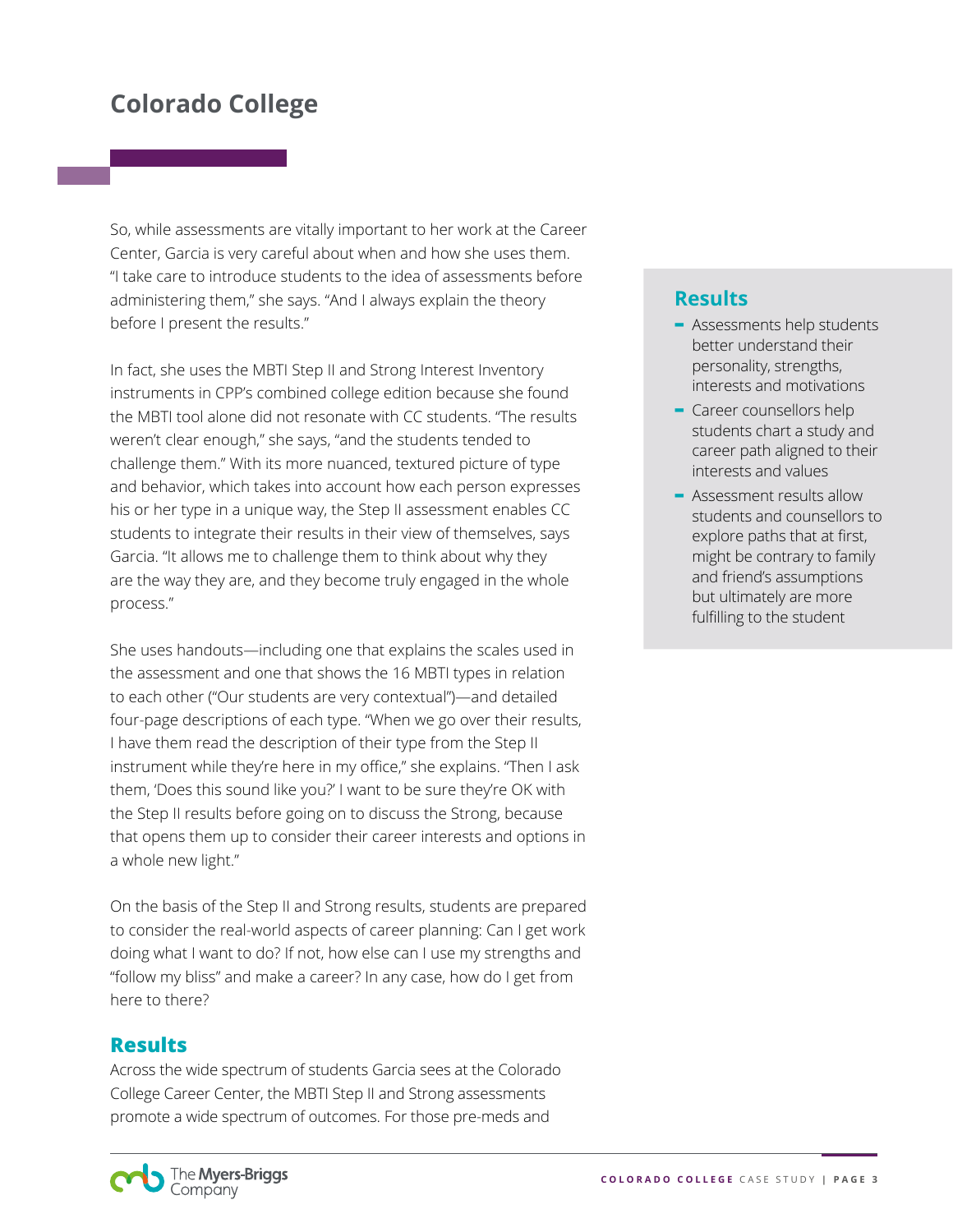## **Colorado College**

others who aren't comfortable or satisfied with their course of study, the assessments enable them to understand why they're unhappy or falling short of their expectations. In addition to assuaging their anxiety, the insights they gain help many students resolve conflicts with their parents and others.

"I tell them, 'It's up to you whether you share what you've learned about yourself with your parents, family, and others,"' says Garcia. "Most respond, 'Yes! Now they'll see me for who I really am and what I want.'" "Many of them find a new way not just of looking at themselves, but of describing themselves," she continues. "They learn to say 'I'm exploring' or 'I'm working with a counselor.'

That can make all the difference with their parents as well as themselves." She hears from parents frequently, and they know what the assessment experience is worth to them as well as to their children—how much it can save in terms of the cost of inappropriate classes, books, and fees, in addition to student discouragement, confusion, and lack of focus. Garcia recalls what one parent said after his child went through the assessments process: "This was a transformation." She adds, "That was not only true, but typical. In college-age people, the MBTI Step II and Strong assessments can bring about a two-year jump in career maturity and confidence in two weeks. I see it all the time."

At Colorado College, career counseling is not a requirement, and Garcia is the first to admit that not everyone takes advantage of it. "Some students simply have a love of learning, and learning is their goal," she says. "They're untroubled by career goals while they're here, and that's great."

For those who come to the Career Center, however, Garcia has a clear mission. "I want them to learn who they are, what's important to them, what they want to do, and where they want to do it, while they're here," she says. "I tell them this: 'If you start now, you'll see the pattern ahead of you instead of having to look back. You'll avoid a lot of mistakes. And you won't be coming back to me when you're in your forties!'"